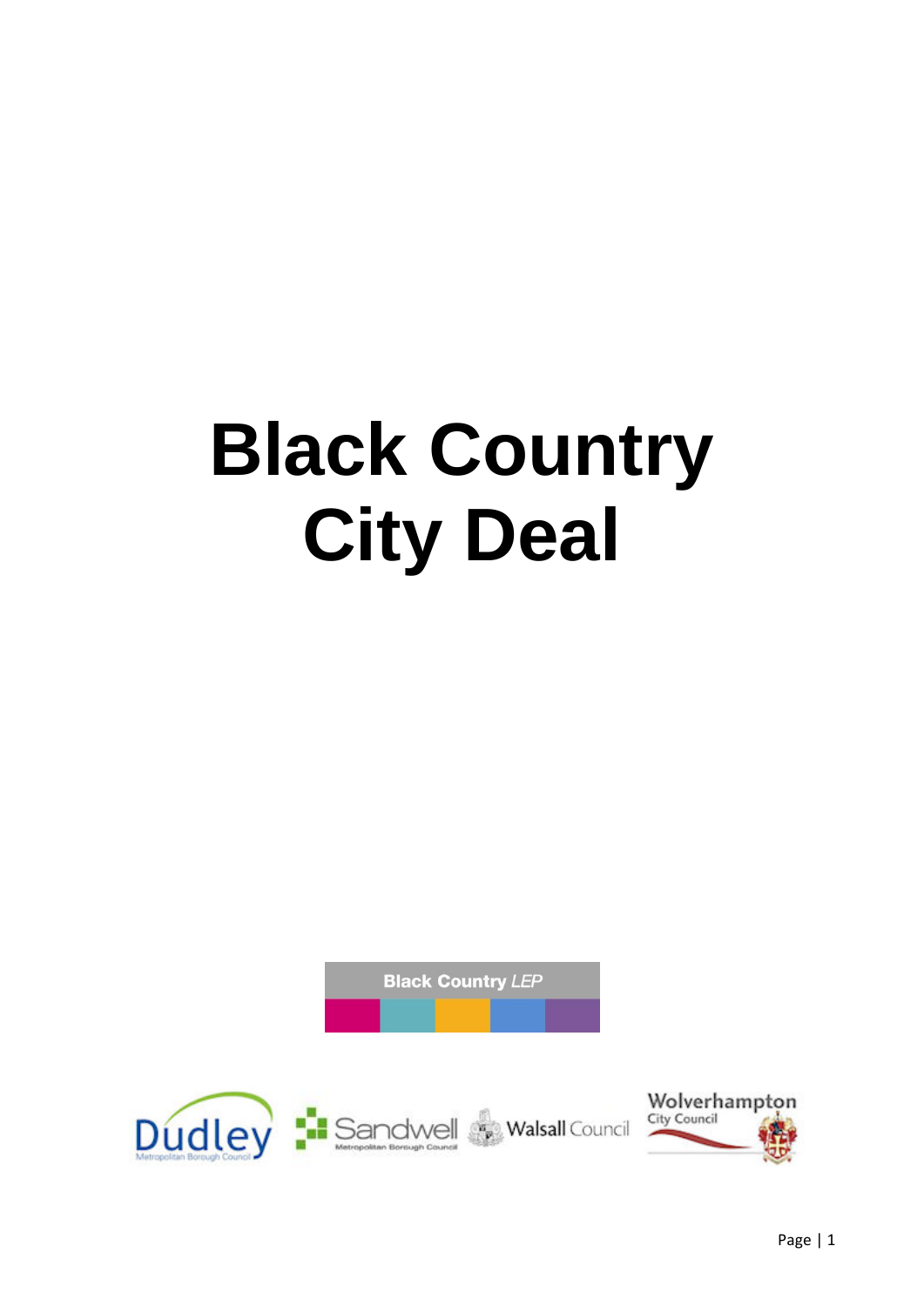# **Executive Summary**

The Black Country City Deal will build on the long history and high performance of Black Country manufacturing and support the growth of high value manufacturing (HVM), particularly in the automotive and aerospace sectors. The Black Country LEP area already represents the largest concentration of high value manufacturing jobs in England and, through international recognition of this strength and local leadership, has secured key inward investments which will create opportunities for local businesses to grow.

The flagship proposal for this City Deal will support this growth and further investment by opening up a portfolio of manufacturing sites across the Black Country. When developed these sites will provide HVM companies with the high quality, flexible space required to innovate and expand their production. This flagship proposal is supported by programmes to increase the number of young people taking up careers in HVM, to test new ways of reducing unemployment and welfare dependency in key areas of deprivation and improve the support that Black Country businesses receive.

Over its lifetime the Black Country Local Enterprise Partnership predict the City Deal will deliver:

- 80 hectares of brownfield land brought into manufacturing use within 4 years, with a further thirty  $\bullet$ sites for future development over ten years;
- The creation of 5,800 new manufacturing jobs within the first four years of the City Deal;  $\bullet$
- An estimated £120m of private sector investment in high value manufacturing sites in the Black Country;
- At least 1,500 additional high value manufacturing apprenticeships and an investment of £18m from  $\bullet$ HVM employers in apprenticeships.
- The realisation of up to £13m of private sector investment in business support in the Black Country,  $\bullet$ creating or safeguarding up to 700 jobs;
- Intensive working with 2,800 long term unemployed social housing tenants, aiming to move at least  $\bullet$ 900 into employment, reducing welfare benefit costs by £1.1m and increasing wages by £19m.

**Our signing of this document confirms our joint commitment to ensure full implementation of the Black Country City Deal proposed by: the Black Country Local Enterprise Partnership, Dudley Metropolitan Borough Council, Sandwell Borough Council, Walsall Council and Wolverhampton City Council. To ensure implementation and demonstrate success we will jointly track progress against milestones and outcomes.**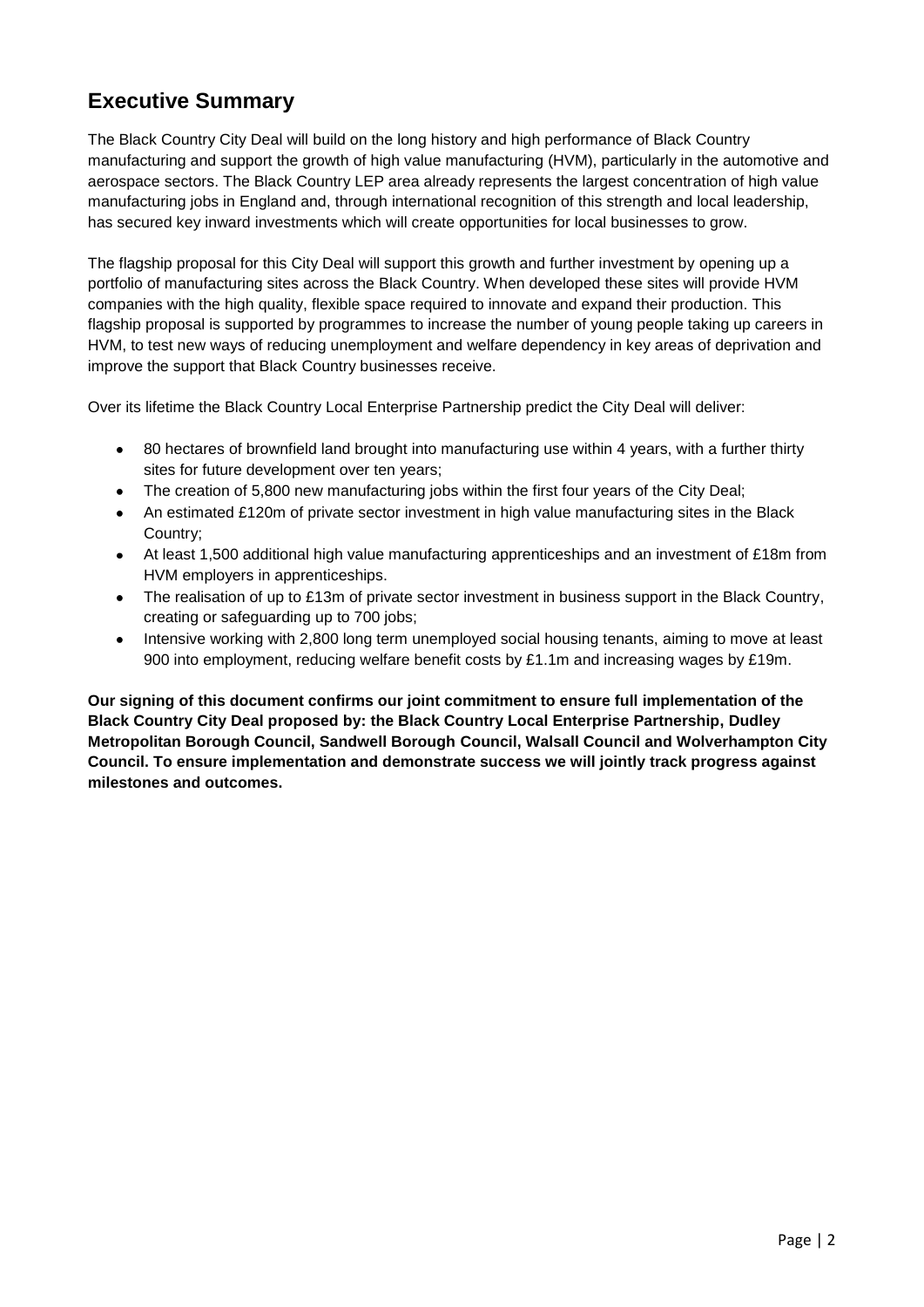## **Introduction**

The Black Country is comprised of the four local authority areas of Dudley, Sandwell, Walsall and the City of Wolverhampton and sits in the heart of the West Midlands. It is home to over a million people and over 400,000 jobs; generating £16.2bn gross value added (GVA) per annum. The functional economic area of the Black Country is a key national manufacturing centre, forming the largest concentration of high value manufacturing jobs of any LEP area. These companies take advantage of the excellent links to motorway, rail and air transport within easy access of the Black Country, enabling local enterprises to expand into national and international markets.

Black Country businesses, local authorities and public sector partners have collaborated for over a decade to lead the growth of the local economy and have a well established vision for future growth (see below). The Black Country LEP has identified the high value manufacturing sector as a key sector for growth which will act as a stimulus for further growth across the wider economy. The sector currently employs 90,000 people and generates £3.5 billion of GVA for the UK economy. The LEP aspire to increase the number of businesses and increase the productivity of the sector underpinned by increasing the number of high value jobs and grow GVA by an additional £3 billion.

#### **The Black Country Vision for Growth**

*Business Competitiveness – by 2033*

- The employment rate will have risen from 66% to 80% (448,000 to 544,000)
- The number of businesses per 1000 head of population will have risen from 30 to 40

#### *Education & Skills – by 2033*

- The number of people with no qualification will have reduced to a par with the national average by upskilling 47,000 people
- The number of people with NVQ L4 will have increased to a par with national average, upskilling 80,000 people
- Pupils obtaining 5 GCSE at A\*-C including maths and English will have increased  $\bullet$

#### *Infrastructure Development – by 2026*

- 63,000 new homes, 1,000ha upgraded employment land, 880,000 $m<sup>2</sup>$  new office floor space will have been delivered, providing for 62,000 office, retail, and cultural jobs.
- Transport will be the catalyst to deliver HVM and logistics jobs in employment land led  $\bullet$ regeneration corridors.

The Black Country has seen considerable investment in recent years from major international manufacturing companies such as Pargat, CAB Automotive and Jaguar Land Rover (JLR), whose UK engine centre of excellence is located in the Black Country's Enterprise Zone. JLR has announced plans to increase its investment in new products from £2bn in 2012/13 to £2.75bn in 2013/14 and their commitment to just-in-time manufacturing creates a unique advantage for local, Black Country supply chain companies. The Automotive Council have estimated that 80% of automotive components for vehicle assembly could be supplied by UK companies but at present only 36% component spend is within the UK. The Black Country aerospace sector is also growing by 6.8% a year. 20% of UK aerospace output is generated by just four Black Country companies.

Nonetheless the Black Country faces key economic challenges related to the reduction in traditional heavy manufacturing and between 1995 and 2008 this sector lost 64,800 jobs.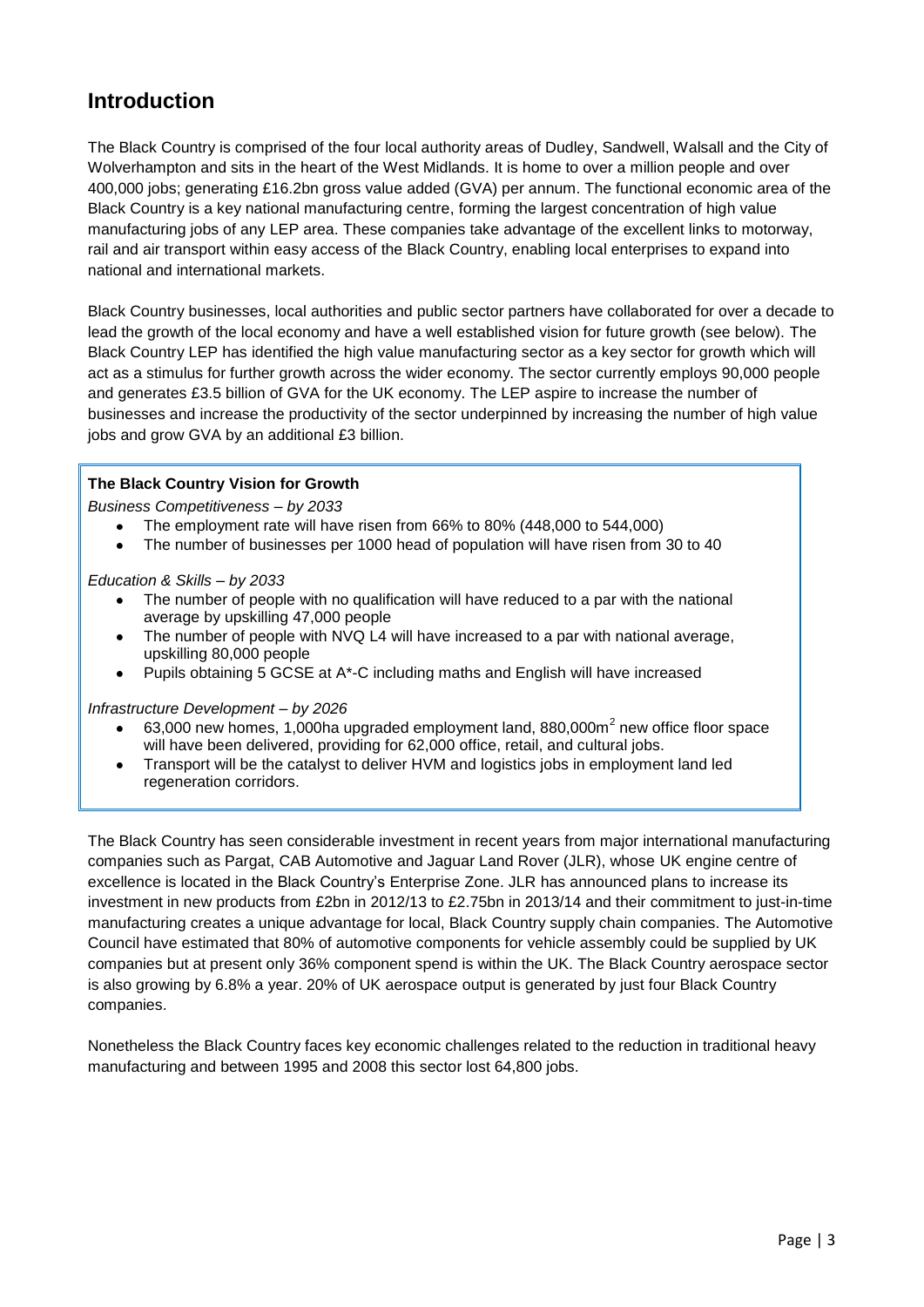# **Why do we need the City Deal?**

The Black Country LEP has identified the shortage of sites suitable for expanding the successful high value manufacturing sector as a key barrier to local growth. There is a particular problem related to the extensive abnormal and complex ground conditions created by the Black Country's industrial legacy.

Black Country employers have also reported to the LEP that they require level 3 or 4 apprenticeships, but at present 66% of apprenticeships in the Black Country are level 2 and while HVM accounts for 19% of jobs, it only accounts for 11% of apprenticeships.

The Black Country need to maximise the opportunities created by significant investments, such as those by JLR, and provide local businesses and new enterprises with the conditions to realise the Black Country's potential for high value manufacturing growth. To do this the Black Country needs to deliver:

- A supply of modern premises and accessible, clean well-located sites which are ready for immediate  $\bullet$ development.
- Access to a suitably skilled workforce;  $\bullet$
- The provision of bespoke business support for existing HVM businesses and potential inward investors.

The City Deal will assist businesses to overcome these challenges and maximise their growth potential. It will also test new ways to reduce unemployment in local areas of deprivation.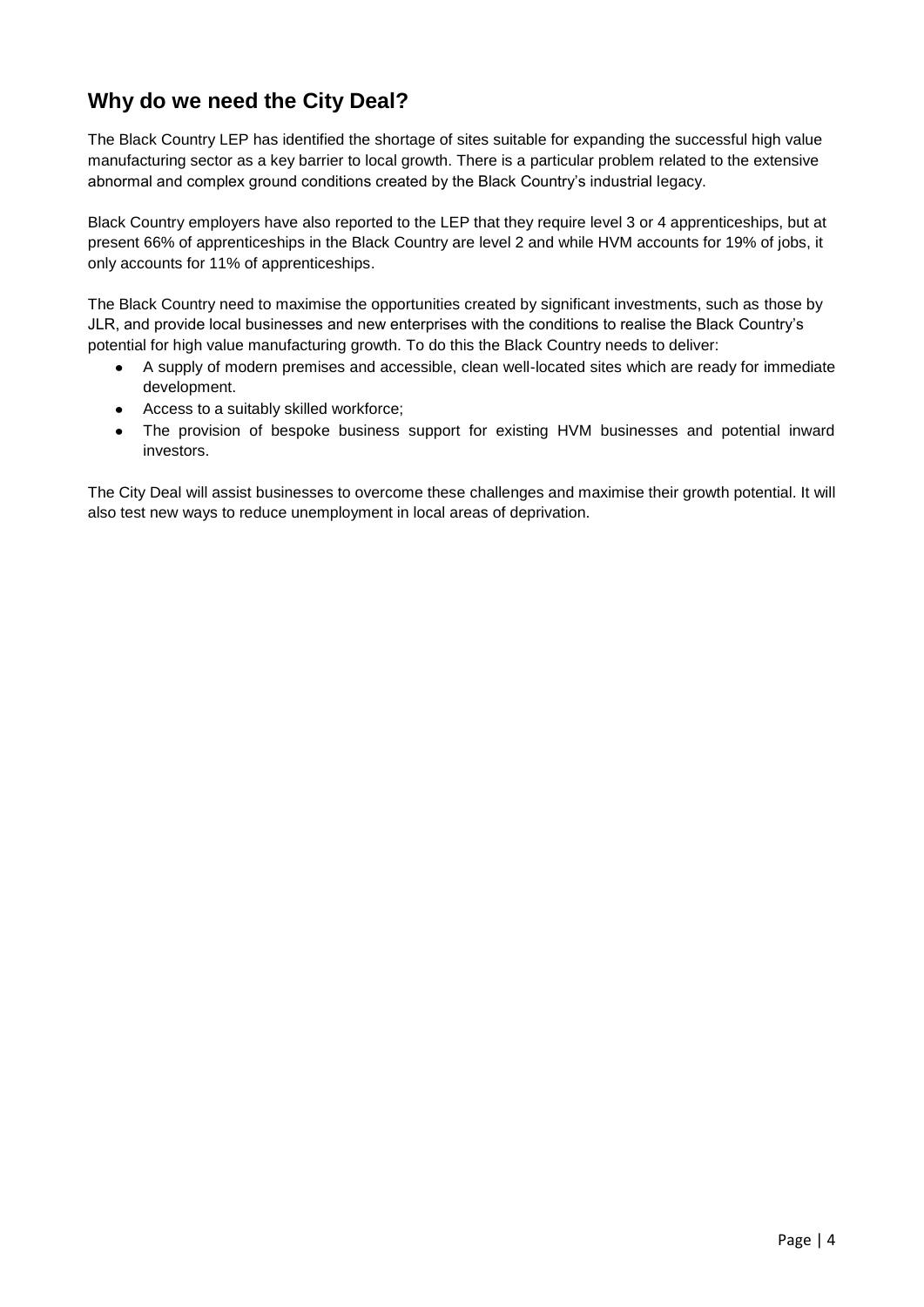# **The Deal**

At the heart of the Black Country City Deal is an ambitious proposal to maximise the growth of high value manufacturing by opening up key supply chain manufacturing sites across the Black Country. To deliver this flagship proposal City Deal partners will:

Create the **Black Country Investment Fund** to stimulate the local commercial land market through  $\bullet$ the provision of finance to developers of key industrial sites. This fund will be created through the agreement of a £20m Public Works Loan Board (PWLB) project rate loan facility, with agreed flexibilities, and an investment of £10m from the four Black Country Local Authorities.

The Black Country Investment Fund (BCIF) will be complemented by skills, business support and welfare dependency reduction proposals. These proposals are designed to support high value manufacturers through increasing the supply of skilled young people taking up careers in engineering, improve the support to local businesses and encourage local unemployed people to move into manufacturing employment. To deliver this City Deal partners will:

- **Agree to deliver at least 1,500 additional high value manufacturing apprenticeships** over five years. Local partners will work to increase the number of young people taking up apprenticeships in key engineering skills and support businesses to employ apprentices.
- **Create a Black Country business support programme** that will: improve co-ordination of business support services across the Black Country; increase access and take up of national business support programmes; provide bespoke support to local businesses and act as a focal point for inward investment.
- Set up a **demonstration project to reduce welfare dependency and increase employment** in  $\bullet$ two areas of high unemployment. This project learns from successful programmes in the USA and aligns with the Troubled Families and Help to Work programmes. It contains three core areas of work: providing intensive employment support services and repayable financial incentives to overcome costs associated with starting work.

Over its lifetime the Black Country Local Enterprise Partnership envisages that the City Deal will deliver:

- $\bullet$ 80 hectares of brownfield land brought into manufacturing use within 4 years, with a further thirty sites for future development over ten years;
- The creation of 5,800 new manufacturing jobs within the first four years of the City Deal;
- $\bullet$ An estimated £120m of private sector investment in high value manufacturing sites in the Black Country;
- At least 1,500 additional high value manufacturing apprenticeships and an investment of £18m from  $\bullet$ HVM employers in apprenticeships.
- $\bullet$ The realisation of up to £13m of private sector investment in business support in the Black Country, creating or safeguarding up to 700 jobs;
- Intensive working with 2,800 long term unemployed social housing tenants, moving at least 900 into  $\bullet$ employment, reducing welfare benefit costs by £1.1m and increasing wages by £19m.

#### **Geography**

The majority of activities set out in this City Deal will be delivered across the Black Country, with sites across the region brought into productive use through the Black Country Investment Fund and young people across the region engaged through the increased apprenticeship programme. The project to reduce welfare dependency will be delivered predominantly in two areas of Walsall and Sandwell but will also include some residents of Dudley and Wolverhampton.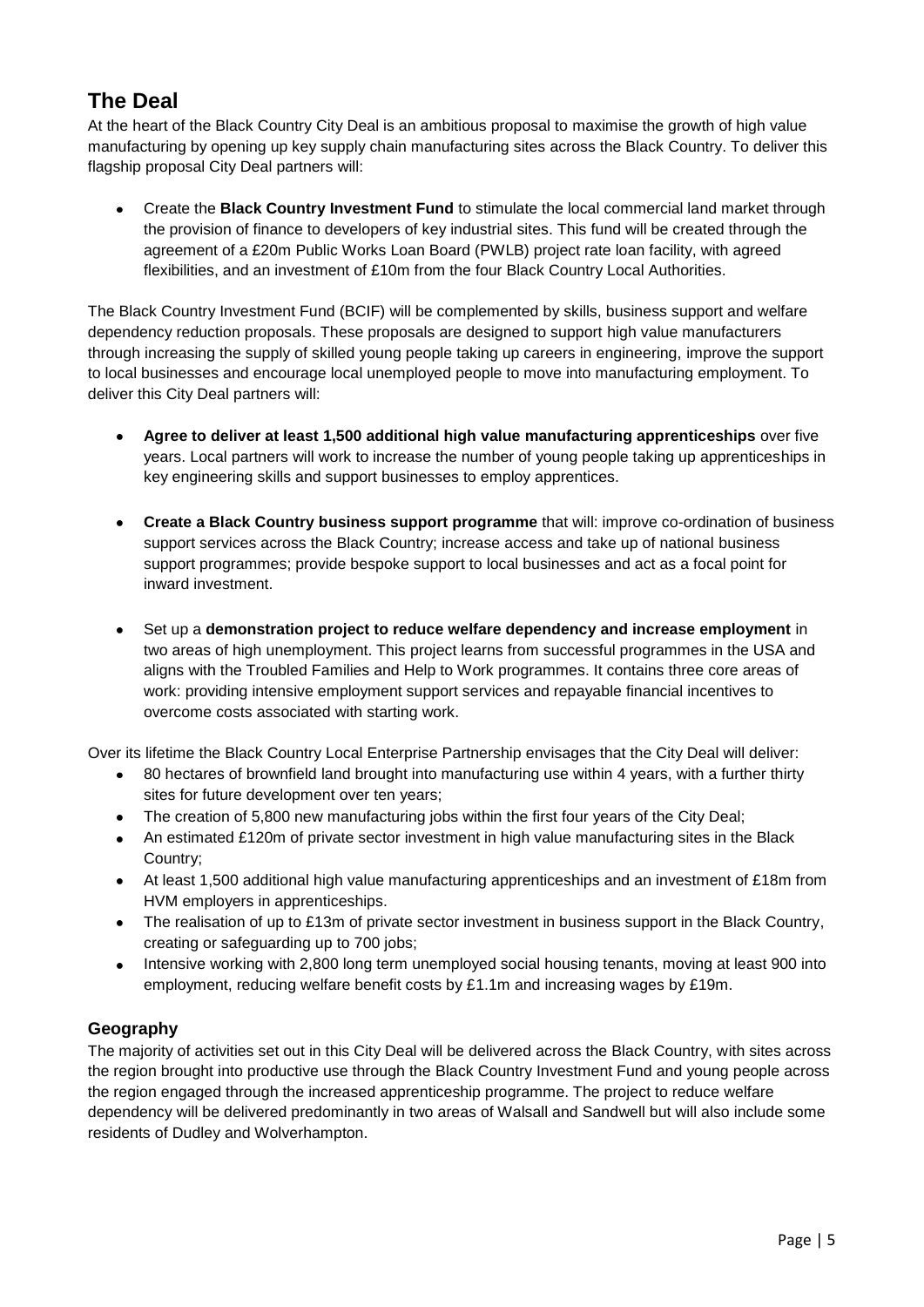# **Key Elements of the City Deal**

## **Black Country Investment Fund**

Black Country partners have an impressive record of providing a supportive environment for the development of manufacturing sites. The joint core strategy means that there is planning certainty and the business led Planning Charter means there is real commitment for planning to enable, not stifle, development. The Black Country Enterprise Zone is one of the best-performing in the country, securing £520m of anchor investments in its first year. Action by the Black Country local authorities has been critical in securing this investment by demonstrating their confidence and commitment.

The long industrial history of the Black Country has left the region with a large number of brownfield sites, often with excellent connections to transport links but with extensive abnormal and complex ground conditions due to previous use. These conditions, coupled with risk averse private landowners, have led to a shortage of sites available for new or expanding HVM manufacturers. The Black Country LEP identified 145 possible HVM employment sites of which only 9 were capable of being brought forward for development within the current market conditions.

To address this the Black Country LEP will create the BCIF which will enable the LEP to stimulate the local commercial land market through the provision of finance to developers of key sites. An initial portfolio of sites for the first two years of the investment fund's operation has been identified and Black Country local authorities have identified a further thirty sites which could be brought into productive manufacturing use over the duration of the fund. These and other sites will be assessed as the fund progresses and as market demand and supply develops.

The operation of the BCIF will mirror the successful Black Country Growing Places Fund, following the same tried and tested process, including independent valuation, cost analysis and technical appraisal expertise, thus ensuring robust pricing and deliverability. This process will safeguard any investment made through from the fund. The Black Country LEP will ensure compliance with State Aid regulations.

Every development will have a longstop date set at contracting stage. The purpose of the longstop date is to assess the appetite of the developer for the scheme and to ensure that each developer partner is contracted to pay back, with interest, the amount lent through the mechanism.

#### **Funding Package for the Black Country Investment Fund**

The BCIF will be created through the combination of local authority investment, totalling £10m of capital funding over five years, and the provision of a £20m loan facility from Government at the PWLB project rate. The Black Country will be able to draw down from this facility over a ten year period from 2014/15 to 2024/25, up to a limit of £20m over the period, with each drawn down allocation from the facility having a repayment term of up to ten years. The Black Country LEP estimate that the BCIF will attract £120m of private sector investment in high value manufacturing sites.

## **Apprenticeships for High Value Manufacturing**

Black Country employers have reported to the LEP that they require level 3 or 4 apprenticeships, yet 66% of apprenticeships in the Black Country are level 2; and while HVM accounts for 19% of jobs, it only accounts for 11% of apprenticeships. A combination of perceived risk, costs and time has discouraged small HVM businesses from taking on apprenticeships but there is wide recognition that higher levels of HVM apprenticeships will be required to ensure local companies have access to a skilled workforce in future.

The City Deal partners have therefore committed to delivering at least 1,500 additional HVM apprenticeships over the next five years. Local Black Country partners will work to increase the demand for apprenticeship places for young people aged 19+, working with local businesses and UTCs to encourage young people to take up careers in engineering and STEM sectors. Government agrees to fund the 1,500 apprenticeships in line with existing adult skills budget eligibility criteria and this is matched by a private sector investment in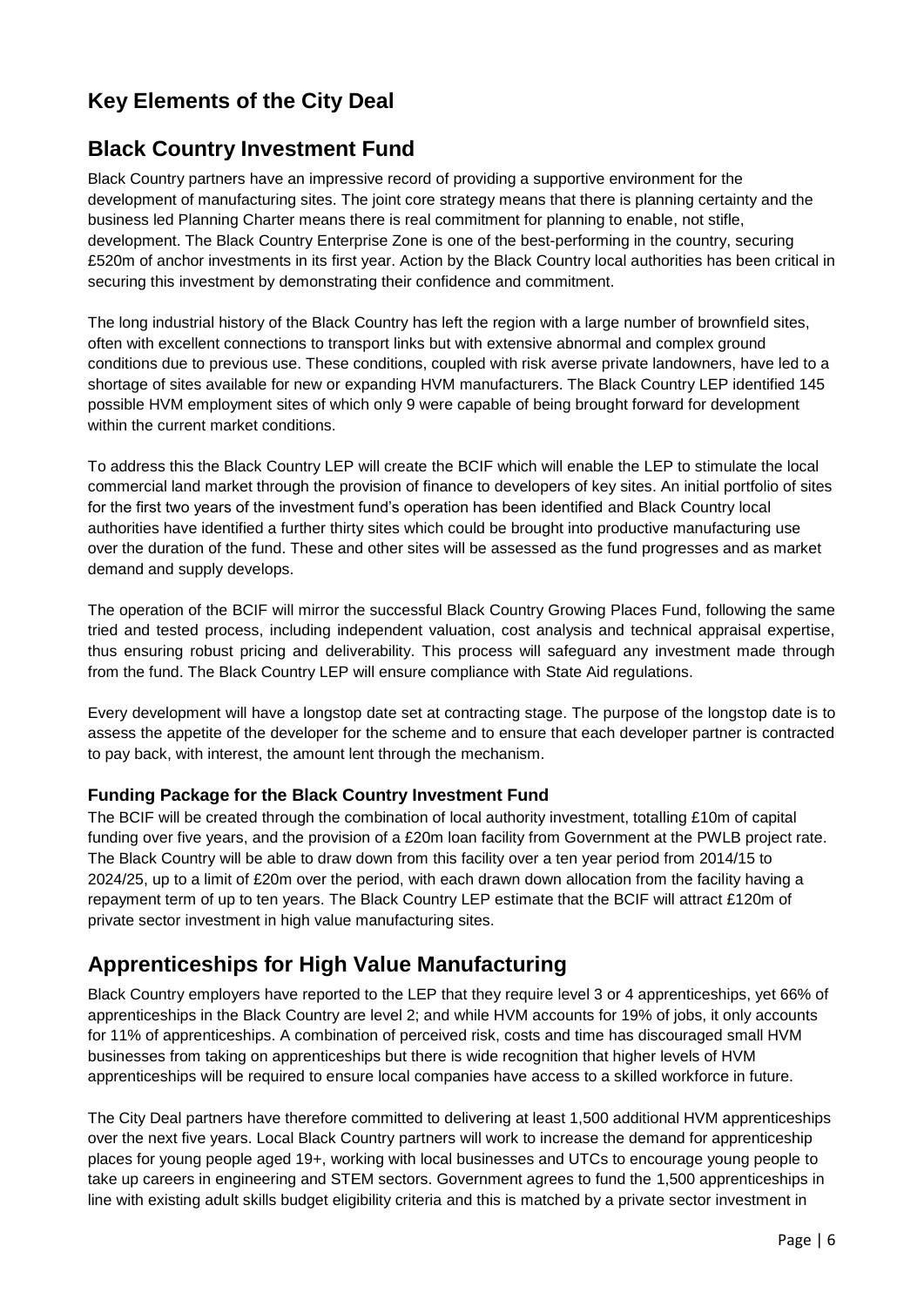apprenticeships of £18m. While the focus of the City Deal is increasing apprenticeships for those aged 19+ it is expected that there will be an associated increase in demand for apprenticeships and training opportunities amongst  $16 - 19$  year olds as awareness of the career opportunities in high value manufacturing increases.

## **Housing, Jobs and Prosperity Demonstration Project**

In predominantly social housing neighbourhoods in the Black Country periods of worklessness amongst residents are often longer in duration than their counterparts in other housing tenures. Moreover, even when social housing residents find work they are less likely to sustain work and more likely, on average, to make more than one repeat benefit claim within a year.

The project will operate within an identified geographical area to deliver an integrated "Journey to Work" that aligns mainstream support services such as "troubled families", the Work Programme and the "Help to Work" scheme alongside bespoke interventions tailored to maximise value added. The model has three key pillars which have been adapted and strengthened from the US approach:

- **Employment support services** including Intensive job search, Career planning, CV preparation and tailored Information Advice Guidance on jobs and benefits; pre-employment training and skills such as literacy and numeracy, employability and bespoke employer led training; Mentoring, work trials, work experience and work placements; and Post employment support and re-employment activity to aid progression.
- **Community Support** to assist residents from the same household, family or peer group.
- **Financial incentives** will be a combination of a flexible support "bursary" to support with the costs associated with the transition to work which may be repayable over time once a set salary has been achieved. This will be coupled with rent freezes from housing providers. This approach will be further enhanced by the use of financial incentives for providers using performance-related payments for the staff based on job sustainability and earnings progression.

The programme will focus on increasing the employability of 2,800 long-term unemployed and economically inactive Black Country residents in areas with high concentrations of worklessness with the aim of helping 900 into sustained work and additionally increasing the earnings of almost 500 people by at least 10 per cent within a year.

Black Country partners have committed £2.8m to the Demonstration project and the Government will match this investment with a contribution of £2.8m. Our modelling estimates that this project can deliver £1.1m reduction in the welfare bill associated with savings on the transition from unemployment to work and a further £19.7 million associated with earnings gains. The Black Country will work with Government to quantify the cashable savings across the public sector and seek a mechanism to share these savings with partners via the Cabinet Office's Social Outcomes Fund.

## **Business Support**

The City Deal will create a dedicated package of support for growing companies will include:

- A pool of expertise, readily accessible to local businesses  $\bullet$
- Simplified access to support from a range of national and local partners
- Links to national and local programmes and coordinated partner budgets  $\bullet$
- A package of specialist support for HVM SME's focused on innovating

This programme will support local SMEs to overcome capacity constraints and maximize the economic opportunities resulting from renewed growth, through access to new markets and competitive supply chain opportunities. Support will be led by businesses, assisted through a broad partnership of local expertise working to a shared objective – To Grow the Black Country.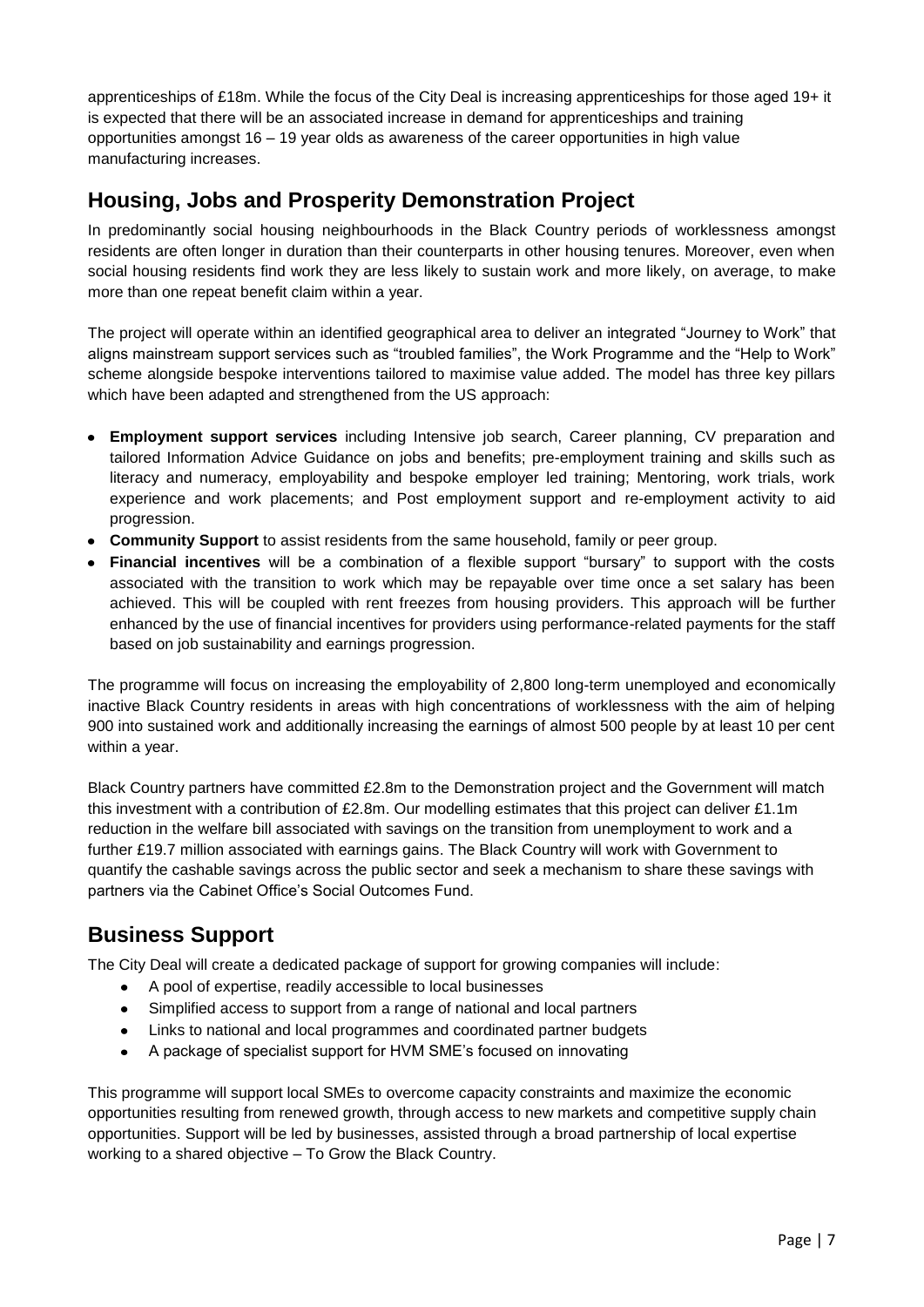This will be supported by a Lancaster University RGF allocation of £3.1m which will grant access to private sector investment of up to £13m. This is predicted to create or safeguard up to 700 jobs, engage with up to 6,000 businesses and lead to investment in local businesses of £3.8m.

### **Governance**

The Black Country local authorities and LEP are proposing to establish a statutory joint committee to oversee the delivery of the City Deal. These proposals are the next stage in the development of the longstanding joint working in the Black Country through the Association of Black Country Authorities and the Black Country Consortium. The Black Country local authorities are proposing to strengthen existing arrangements in order to:

- Continue to strengthen the effectiveness and depth of the collaboration between the four councils to enable us to secure better outcomes for the Black Country in the face of continued reductions in expenditure;
- Secure even closer working between the LEP and the four councils in preparation for introduction of the local growth fund, the development of the Black Country growth plan and associated developments;
- Ensure that our arrangements are fit for purpose to provide transparent and effective government of our city deal to enable it to be delivered.

The membership of the joint committee will comprise the leaders of the four councils and each council executive will delegate to the committee the powers, including financial responsibilities, necessary to implement the City Deal. A legal agreement between the councils will set out details of the management of the committee and the scope of its delegated powers.

In order to ensure that the LEP is fully engaged in the leadership of the City Deal and Growth Plan we are proposing that the Chair of the Black Country LEP should attend meetings of the joint committee to participate in the discussion of items on the City Deal. We are also proposing formally to establish an advisory body to the Joint Committee which will be the subject of a legal agreement between the four councils. Its membership would include: relevant council officers, two representatives from the LEP, one from the Consortium and other stakeholders. The board would play a crucial role in delivering the City Deal by:

- Working with the lead or accountable body for each project within the City Deal;
- Making final recommendations to the Joint Committee for ratification;
- Overseeing the implementation of the each project of the City Deal by each delivery partner;
- Reporting to the Joint Committee on project implementation, progress and completion.

Local authorities in the Black Country are committed to improving public services across the region. The Black Country LEP will undertake a peer review of joint working arrangements in order to inform their plans for further improvement.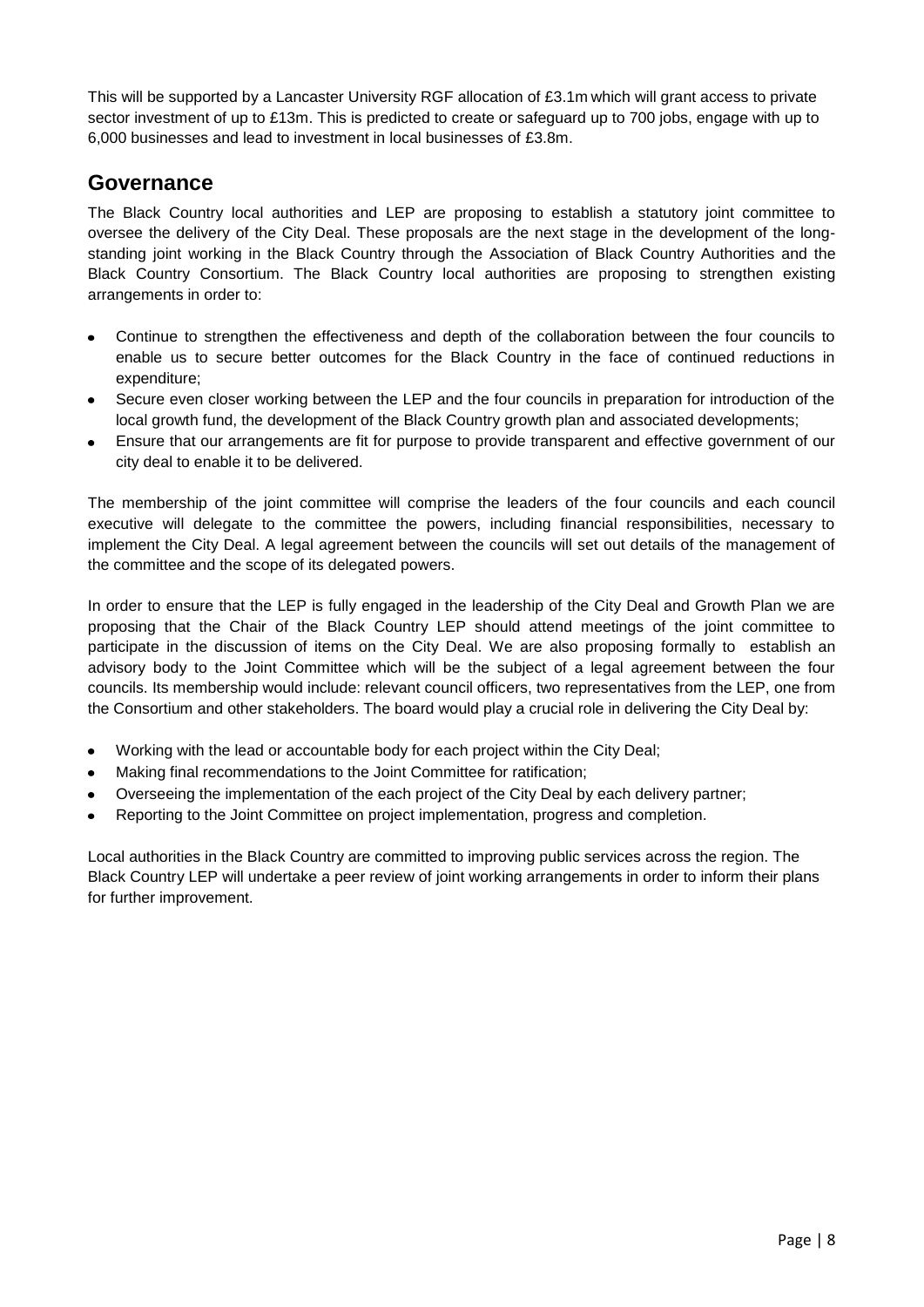# **Summary of Commitments**

#### **Black Country Investment Fund**

| <b>Central Government Commitments</b>                                                                                                                                                                                                                                                                                                                                                                                                                      | <b>Black Country Commitments</b>                                                                                                                                                                                                                                                                                                                                                                                                                                                                                                                                                                                                                                                                                                                                                                                                                                                                                                                                                                                                                                       |
|------------------------------------------------------------------------------------------------------------------------------------------------------------------------------------------------------------------------------------------------------------------------------------------------------------------------------------------------------------------------------------------------------------------------------------------------------------|------------------------------------------------------------------------------------------------------------------------------------------------------------------------------------------------------------------------------------------------------------------------------------------------------------------------------------------------------------------------------------------------------------------------------------------------------------------------------------------------------------------------------------------------------------------------------------------------------------------------------------------------------------------------------------------------------------------------------------------------------------------------------------------------------------------------------------------------------------------------------------------------------------------------------------------------------------------------------------------------------------------------------------------------------------------------|
| • Provision of a £20m PWLB project rate loan<br>facility, starting in 2014/15, with the following<br>flexibilities:<br>• The ability to manage the allocation as a<br>programme with a portfolio of projects<br>rather than on a project by project basis;<br>• The ability to draw down the loan facility<br>over ten years (2014/15 to 2024/25); and<br>• The agreement of a repayment period of up<br>to ten years from draw down from the<br>facility. | <b>BCIF</b><br>implement the<br>$\bullet$ Launch,<br>manage<br>and<br>underpinned by local and central government<br>investment and private sector contributions with<br>appropriate risk mitigation and monitoring in place<br>investment in a<br>portfolio<br>enabling<br>of<br>site<br>developments.<br>• Local authority capital contributions of up to £10m<br>over 5 year.<br>. The development of an initial portfolio of 9 sites,<br>expected to create an estimated 5,800 jobs and<br>bring 80 hectares of brownfield land into productive<br>use.<br>• The identification of further sites for investment to<br>support HVM businesses.<br>. Black Country local authorities will continue to use<br>publicly owned land and property to deliver new<br>homes and create more investment opportunities,<br>where appropriate.<br>• Black Country local authorities will<br>explore<br>engagement with the Government Property Unit to<br>provide external support for the management of their<br>assets and uploading local assets to the ePIMS<br>database. |

#### **Apprenticeships for High Value Manufacturing**

| <b>Central Government Commitments</b>                                                                                                           | <b>Black Country Commitments</b>                                                                                                                                                                                                                                                                                                   |
|-------------------------------------------------------------------------------------------------------------------------------------------------|------------------------------------------------------------------------------------------------------------------------------------------------------------------------------------------------------------------------------------------------------------------------------------------------------------------------------------|
|                                                                                                                                                 |                                                                                                                                                                                                                                                                                                                                    |
| • Provision of at least 1,500 new HVM<br>apprenticeships in line with existing adult skills<br>budget eligibility criteria over five years from | . HVM employers will invest £18m into providing 1,500<br>new HVM apprenticeships                                                                                                                                                                                                                                                   |
| 2014/15, subject to demand being stimulated<br>within the city                                                                                  | • Black Country partners will work to secure £40m of<br>private sector employers' resources to work with<br>schools, colleges and UTCs to provide appropriate<br>accessibility and pathways to HVM and set up an<br>employer engagement partnership with schools to<br>inspire more young people take up STEM subjects<br>and HVM. |